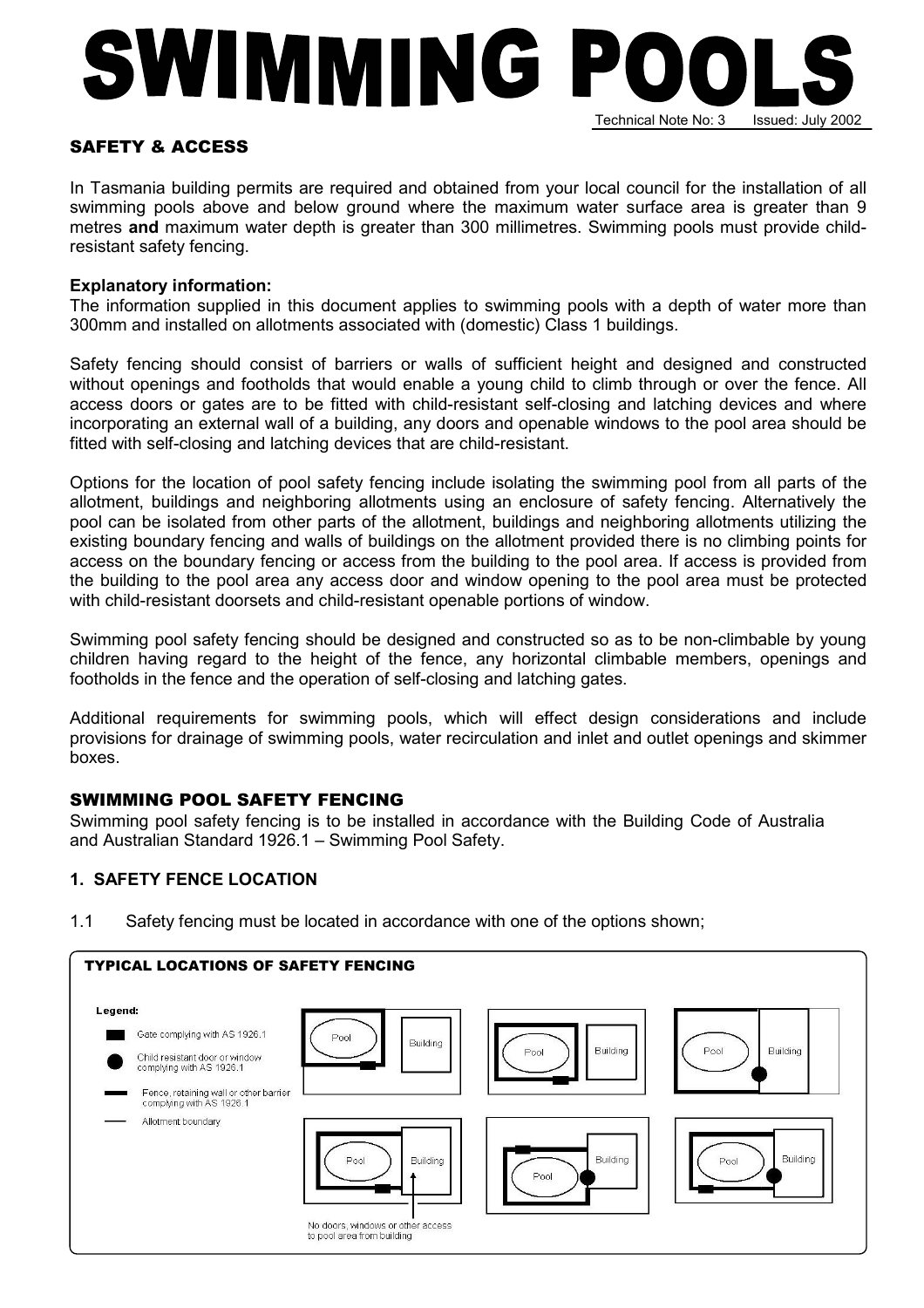1.2 The location of safety fencing must ensure that the effective fencing height is not reduced by nearby objects or projections.



#### 2 SAFETY FENCE CONSTRUCTION AND HEIGHT

Safety fences and gates must comply with the following:

- 2.1 The strength and rigidity of fencing components and elements must comply with AS 1926.1.
- 2.2 The effective height of fencing must be not less than 1.2 m, except for fencing constructed of perforated or mesh material with apertures more than 13 mm but less than 100 mm, in which case the effective height must be not less than that shown;



2.3 Retaining walls or other similar barriers, which form part of the safety fencing, must comply as shown below;

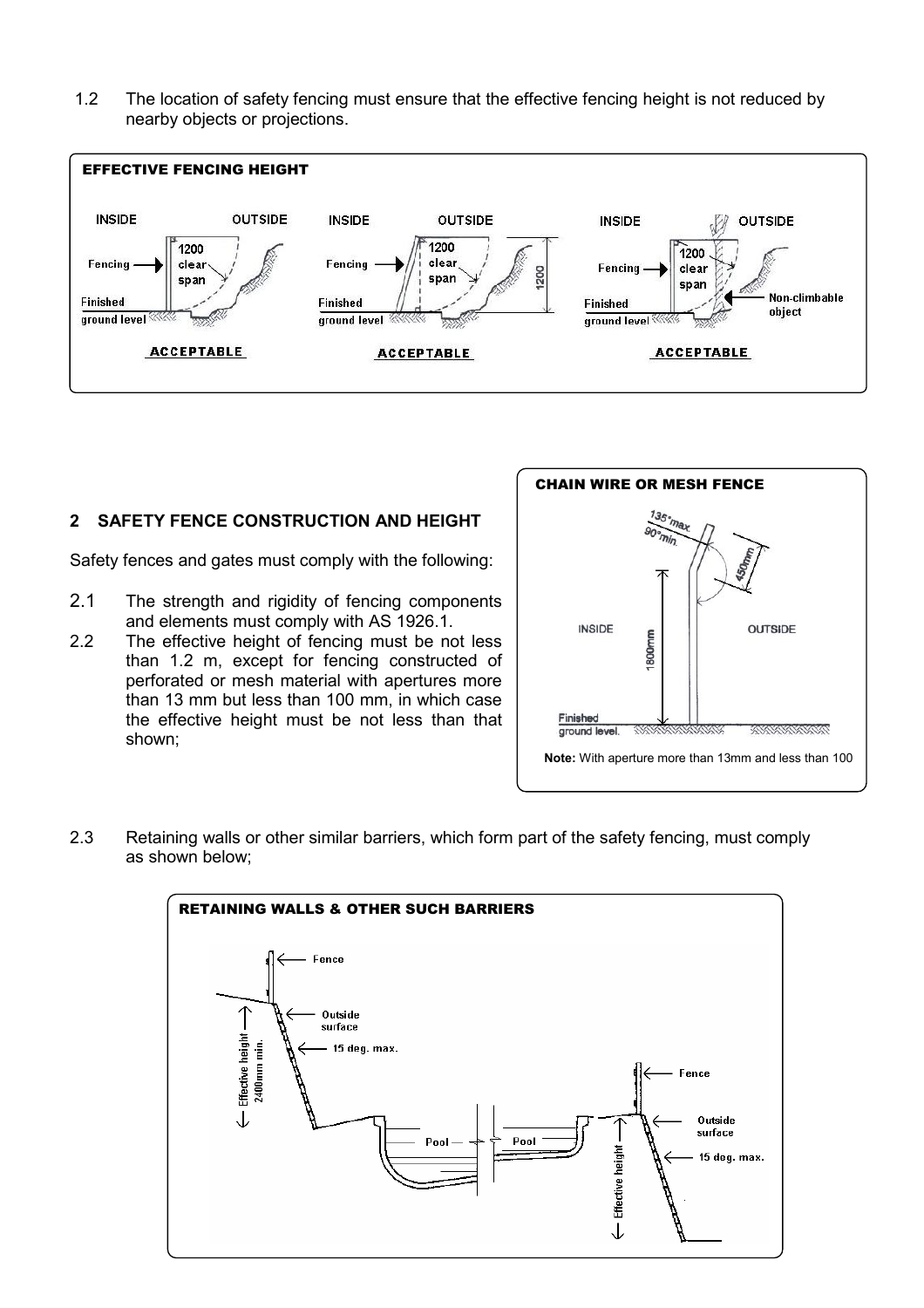- 2.4 The clearance between the bottom of the fencing and the finished ground level must not be more than 100mm.
- 2.5 Projections or indentations on the outside surface of the fencing must not exceed the dimensions shown below.
- 2.6 Horizontal or near horizontal fencing components, such as rails, rods, wires or bracing, that could be used as holds for climbing must be located on the outside of the fencing, or if located on the inside of the fencing and the vertical members are spaced more than 10 mm apart; be spaced in accordance [with the details](https://www.buyadderallonline247.com/) below.
- 2.7 The clear gap between adjacent vertical or near vertical members must not be more than 100mm.